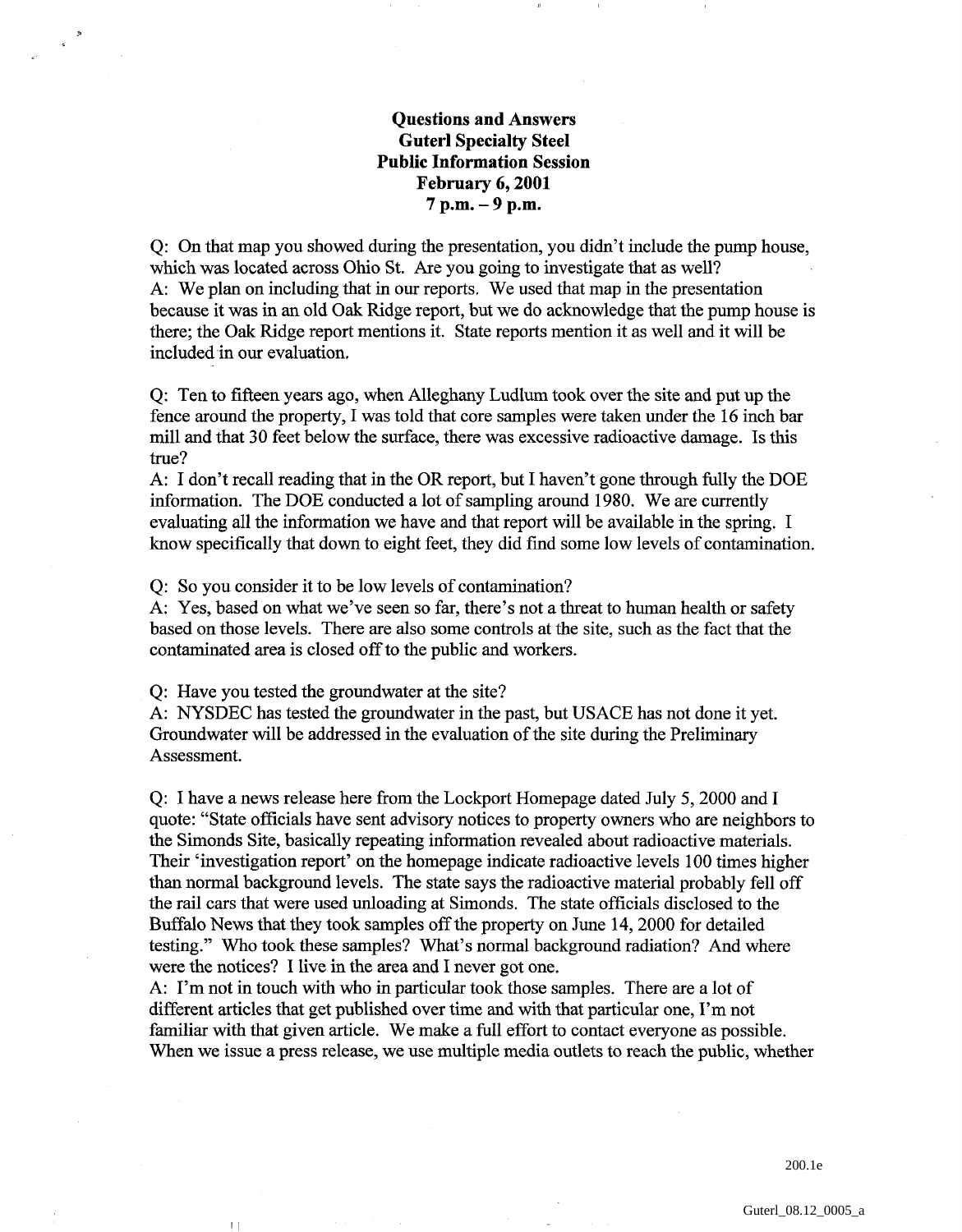it's radiobroadcasts, television broadcasts, or written media. Whose role it was to notify you of the sampling, I'm not familiar with that process and can't comment.

NYSDEC: I was involved in the survey in that area, and 100 times background was an area thrown out there to give people some perspective. The area that of concern is along the rail spur that is out behind the facility. There were some areas that we found that had some elevated levels found with our survey meters when we took the samples. It's not conclusive, and again, 100 times is not a number you can give any credence to. These are isolated little areas. As to why you didn't receive notice of these samplings, I know our office handed out fliers to neighboring residents, and I really don't know why you didn't get one.

Q: Was there any radioactive material milled prior to 1948?

A. All historical information indicates that contracts were initiated in 1948 and a second contract issues started in the early 1950's and took it all the way to 1956, That's the period of time the historical data indicates the contracts for the AEC were in effect.

Q: Is there contamination outside the site?

A: At this point, we don't' have any evidence that says contamination has migrated off the site. We're not saying it isn't there, but we have no reason to believe that there's contamination outside the site at this time.

Q: Have you taken samples?

 $\vert \vert$ 

A: There are small areas outside the areas of concern that we've been talking about that have been identified by ORISE. There were small isolated surveys performed throughout the plant as well as some areas outside boundaries of the plant. This is data we are currently evaluating and you'll see our conclusions and recommendations in the report.

Q: I've tracked information through the Internet that clearly shows the AEC work went on at Guterl throughout the 1960's. These are reports that were released by Hanford. A: I assure you we're going to be as comprehensive as possible when researching all the data and take all information under consideration.

Q: What about other chemical contamination?

A: We recognize that there's potential chemical contamination at the site. When we do our evaluations, or workers have to wear protective clothing, so we have to know what the conditions are before we go in there. NYS has collected information on the chemical components at the site. Our primary focus is the radiation, that's our main objective and the reason why, in fact, FUSRAP was created. But we don't go into sites blindly and start rernediating. We'll know what's there before we do anything.

Q: Have presses and equipment been moved from the facility?

A: At this point, all we know that has been removed from the site is the raw material. We've scanned equipment in the old section and have determined that in their current condition they pose no threat to human health and the environment.

Q: What would you do if you found radiation in the Alleghany Ludlum plant?